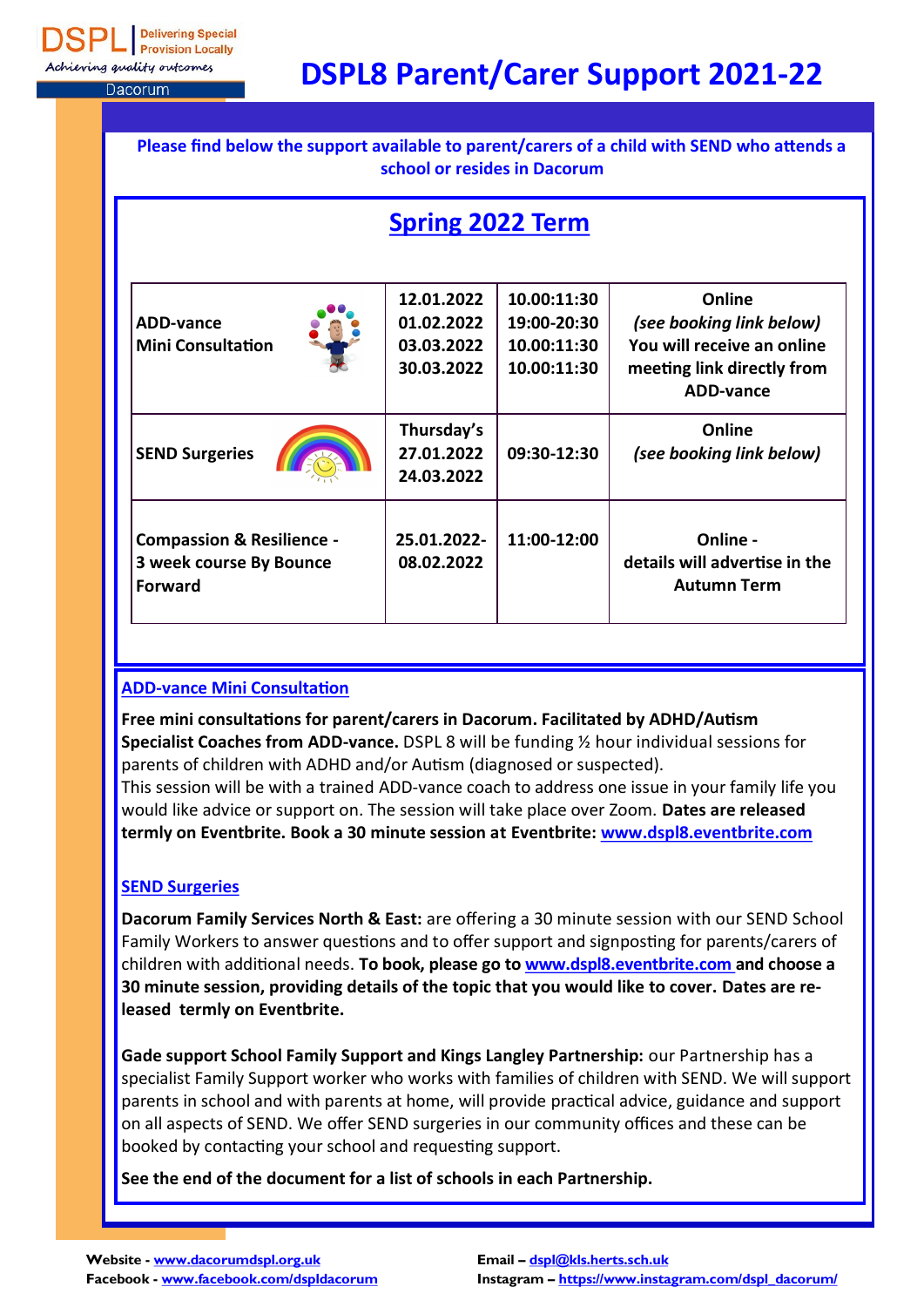**Delivering Special Provision Locally** eving quality outcomes

Dacorum

# **DSPL8 Parent/Carer Support 2021-22**

| Please find below the support available to parent/carers of a child with SEND who attends a<br>school or resides in Dacorum |                                                      |                                                          |                                                                                                                    |  |  |
|-----------------------------------------------------------------------------------------------------------------------------|------------------------------------------------------|----------------------------------------------------------|--------------------------------------------------------------------------------------------------------------------|--|--|
| <b>Summer 2022 Term</b>                                                                                                     |                                                      |                                                          |                                                                                                                    |  |  |
| ADD-vance<br><b>Mini Consultation</b>                                                                                       | 27.04.2022<br>17.05.2022<br>09.06.2022<br>06.07.2022 | 19:00-20:30<br>10.00:11:30<br>10.00:11:30<br>10.00:11:30 | Online<br>(see booking link below)<br>You will receive an online<br>meeting link directly from<br><b>ADD-vance</b> |  |  |
| <b>SEND Surgeries</b>                                                                                                       | Thursday's<br>19.05.2022<br>07.07.20222              | 09:30-12:30                                              | Online<br>(see booking link below)                                                                                 |  |  |
| <b>Resilient Transitions - 3 week</b><br>course By Bounce Forward                                                           | 14.06.2022-<br>05.07.2022                            | 10:30-11:30                                              | Online -<br>details will advertise in the<br><b>Spring Term</b>                                                    |  |  |

#### **ADD-vance Mini Consultation**

**Free mini consultations for parent/carers in Dacorum. Facilitated by ADHD/Autism Specialist Coaches from ADD-vance.** DSPL 8 will be funding ½ hour individual sessions for parents of children with ADHD and/or Autism (diagnosed or suspected). This session will be with a trained ADD-vance coach to address one issue in your family life you would like advice or support on. The session will take place over Zoom. **Dates are released termly on Eventbrite. Book a 30 minute session at Eventbrite: www[.dspl8.eventbrite.com](http://dspl8.eventbrite.com/)**

#### **SEND Surgeries**

**Dacorum Family Services North & East:** are offering a 30 minute session with our SEND School Family Workers to answer questions and to offer support and signposting for parents/carers of children with additional needs. **To book, please go to www.[dspl8.eventbrite.com](http://dspl8.eventbrite.com/) and choose a 30 minute session, providing details of the topic that you would like to cover. Dates are released termly on Eventbrite.** 

**Gade support School Family Support and Kings Langley Partnership:** our Partnership has a specialist Family Support worker who works with families of children with SEND. We will support parents in school and with parents at home, will provide practical advice, guidance and support on all aspects of SEND. We offer SEND surgeries in our community offices and these can be booked by contacting your school and requesting support.

**See the end of the document for a list of schools in each Partnership.**